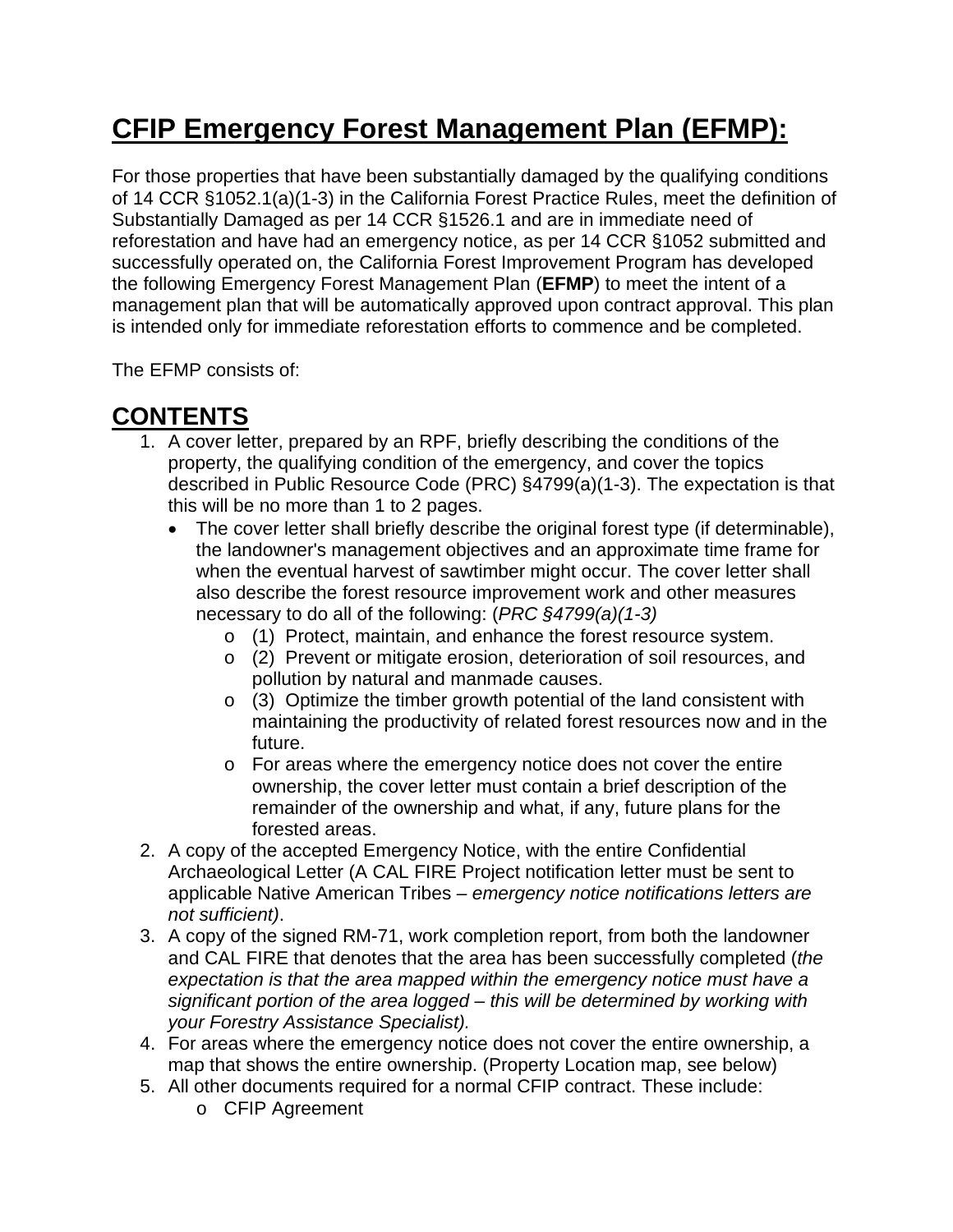- o RM-8 CFIP project budget
- o CFIP Application
- o Project Description and Project Description Addendum RPF Checklist;
- o Property location map;
- o Project map;
- o STD 204 Payee Data Record;
- o A copy of the deed for every Assessor's parcel that is part of the project area;
- o Additional signature authority documentation, if needed.

This expedited process is to have a management plan that meets the PRC be approved immediately upon contract approval, with only minimal additional effort from an RPF which includes cover letter, CAL FIRE Native American notification letters and possibly CEQA (see below under Tiers 1 and 2). The Native American contact letters and CEQA (if necessary), are reimbursable after contract approval. This plan is intended only for immediate reforestation efforts to commence and be completed. After expiration of the contract, the Emergency Notice Forest plan cannot be used again in the future.

### **TIER 1 Projects CFIP EFMP - CEQA Exempt Areas:**

**Tier 1 -** For CFIP projects meeting the conditions of the Emergency Management Plan, listed above, and are located within a disaster stricken area in which a state of emergency has been proclaimed by the Governor and therefore meets CEQA statute for emergency:

#### *§ 21060.3. EMERGENCY*

*"Emergency" means a sudden, unexpected occurrence, involving a clear and imminent danger, demanding immediate action to prevent or mitigate loss of, or damage to, life, health, property, or essential public services. "Emergency" includes such occurrences as fire, flood, earthquake, or other soil or geologic movements, as well as such occurrences as riot, accident, or sabotage.*

These areas therefore do not meet the definition of a discretionary project under CEQA Statute:

*§ 21080. DIVISION APPLICATION TO DISCRETIONARY PROJECTS; NONAPPLICATION; NEGATIVE DECLARATIONS; ENVIRONMENTAL IMPACT REPORT PREPARATION*

*(b) This division does not apply to any of the following activities:*

*(b)(3) Projects undertaken, carried out, or approved by a public agency to maintain, repair, restore, demolish, or replace property or facilities damaged or destroyed as a result of a disaster in a disaster-stricken area in which a state of emergency has been proclaimed by the Governor pursuant to Chapter 7 (commencing with Section 8550) of Division 1 of Title 2 of the Government Code.*

And therefore meets CEQA exemption status as defined under CEQA Guidelines: